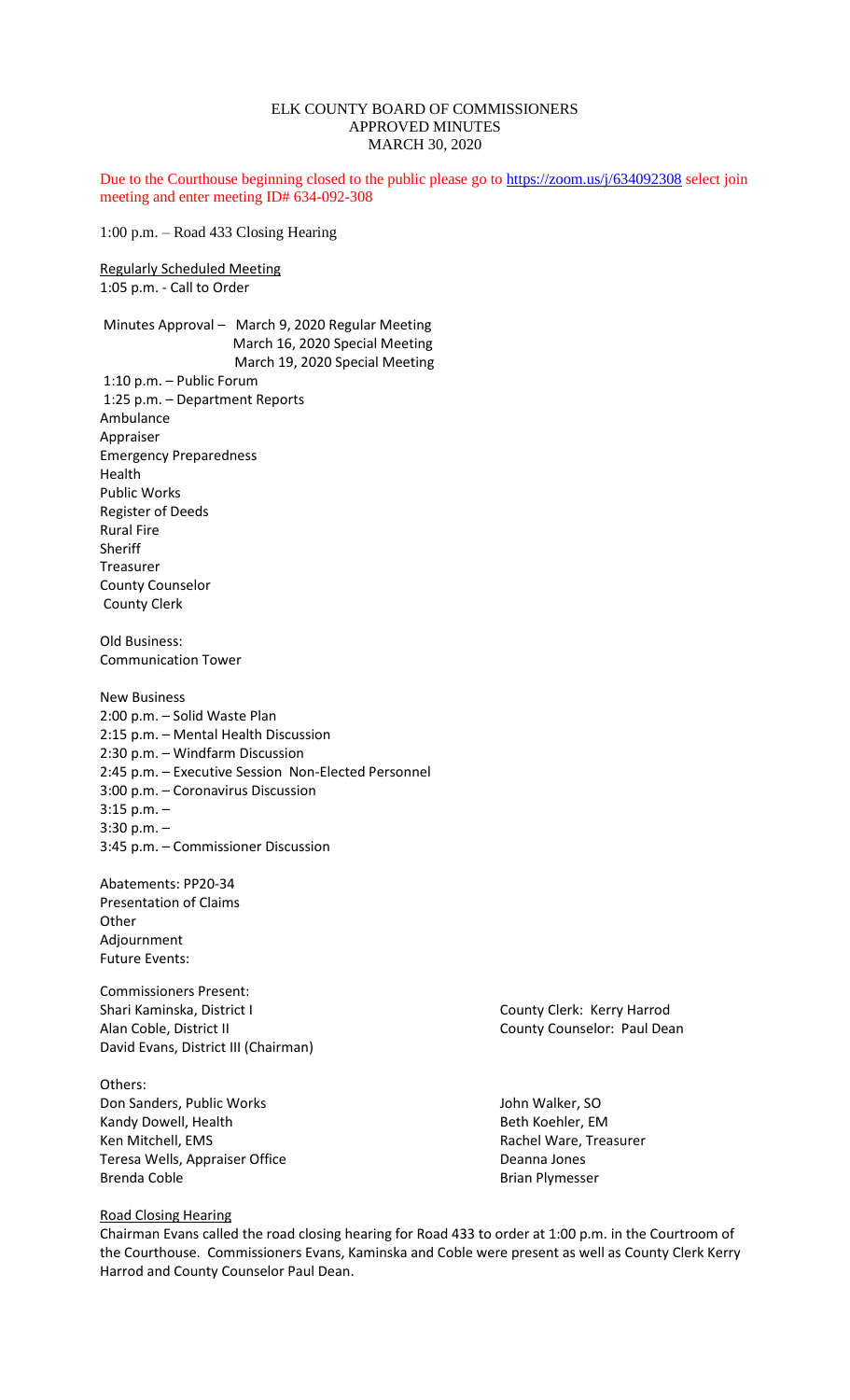The road to be closed is known as Road 433 which is all that portion of Road 433 in the East ½ of Section 30, Township 28S, Range 13E for its entire length between the North boundary line of Section 30, thence South to the North right-of-way of Settler Road.

# Closing of Hearing

Commissioner Kaminska moved and Commissioner Coble seconded the motion to close the road closing hearing. Motion carried 3-0.

Regular Meeting 1:05 p.m.

## Minutes Approval

Commissioner Kaminska moved and Commissioner Coble seconded the motion to approve the regular minutes of March 9, 2020, special meeting minutes of March 16, 2020 and special meeting minutes of March 19, 2020 as presented. Motion carried 3-0.

# EMS

Ken Mitchell stated the State did send down some supplies and they are fully stocked now.

# Emergency Preparedness

Beth Koehler stated there are small business loans available for small businesses. Southern Kansas Telephone has set up hot spots for internet to assist the schools. FEMA has come out with public assistance for government agencies. A big thank you to all the fire fighters for all their help with spring burning season. The Commission would like to thank SKT for helping out the schools.

# **Health**

Kandy Dowell will be doing WIC remotely. Mrs. Dowell stated Elk County does not have any cases of the Coronavirus at this time.

# Public Works

## Road

Don Sanders stated 500 foot of guardrail and metal posts has been purchased from a vendor in Cedar Vale and twelve 3500-pound cement blocks from a local vendor to be used on repairs on a bridge on Limestone east of Busby. Mr. Sanders said work on Quail Road east of Road 23 and Dove Road east of Road 28 will start in a couple of days. Mr. Sanders stated the Road Department employees are working overtime and an extra grader has been leased to give the department a total of eight graders in service. Recycling

Don Sanders stated recycling has stopped at this time due to the Fredonia recycling center being shut down. Mr. Sanders said cardboard from local business will still be picked up on a daily basis.

## Rural Fire

Producers are asked to reduce the total numbers of acres they burn do to COVID-19 and the respiratory issues it causes.

## Treasurer

Rachel Ware would like to keep the zoom meetings in place for the public even after meetings open back up. The Commission stated they would be okay with keeping the zoom meetings in place.

## Communication Tower

Beth Koehler stated the combiner has not yet shipped.

# Solid Waste Plan

Commissioner Kaminska moved and Commissioner Coble seconded the motion to approve the Solid Waste Plan as presented. Motion carried 3-0.

## Mental Health

A discussion was had regarding mental health issues in the jail.

# Windfarm Discussion

A discussion was had regarding a situation that happened at the windfarm. It was agreed upon that Commissioner Kaminska will be the point of contact from this time forward. Brian Plymesser stated there is a possibility of a donations from Enel of \$5,000 to be used for the pandemic. The Commission would like to see the money go to the Ministry Alliance Food Pantry to help individuals in need. The Commission would like to thank Mr. Plymesser and Enel for everything they do for Elk County.